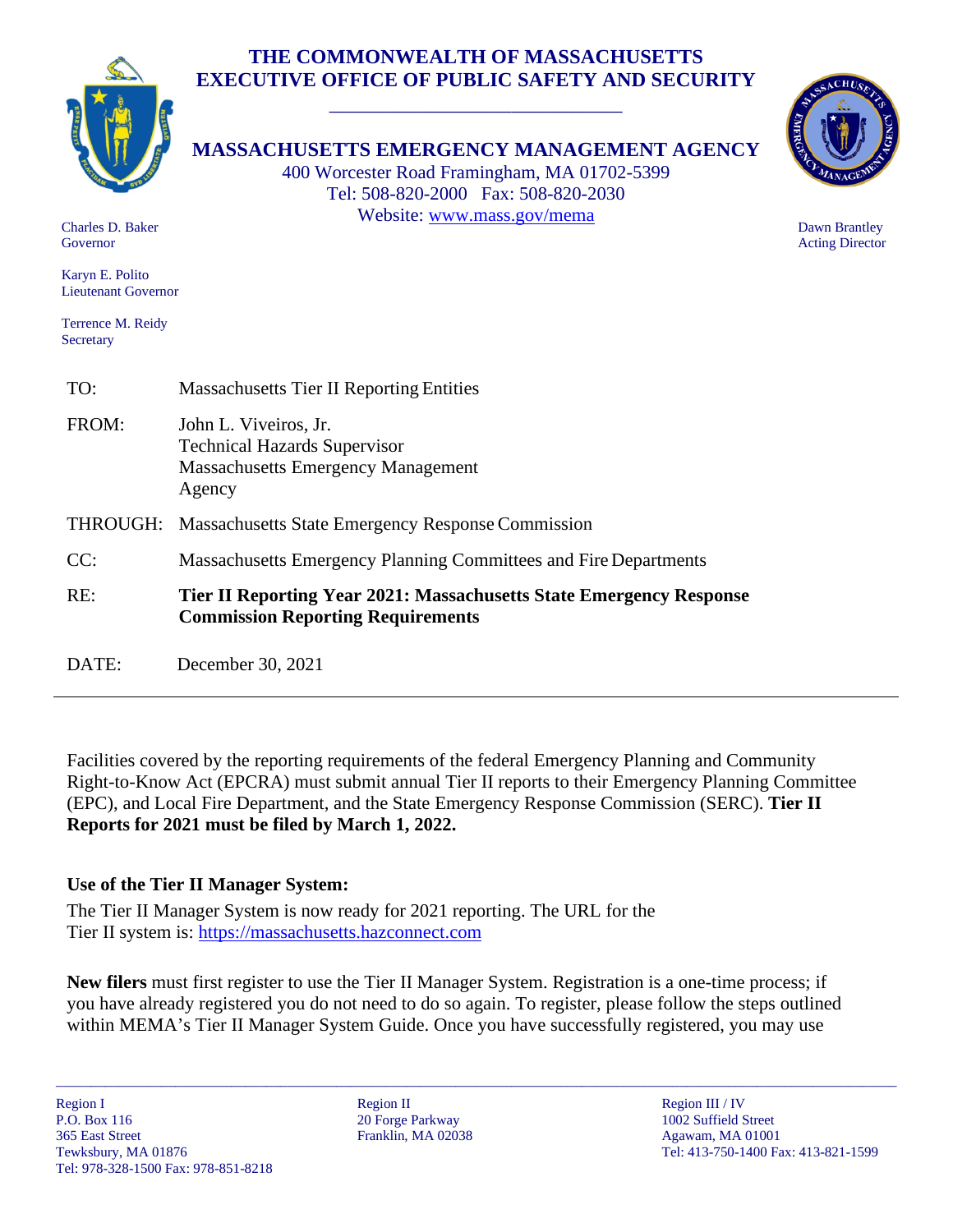the Tier II Manager System. If you have **lost or forgotten your Username and/or Password**, you may re-set them via the System's website.

To facilitate use of the Tier II Manager System, MEMA provides a **'Tier II Submit export tool'** within the Tier II Manager System. Once a filer completes and submits a report via the Tier II Manager System, the export tool may be used by filers who need to convert their report into a format that is compatible with the EPA's Tier II Submit software.

#### **Detailed instructions on use of the export tool may be found in MEMA's Tier II Manager System Guide.**

### <https://www.mass.gov/doc/tier-ii-manager-system-users-guide/download>

**If using the Export Tool, it is important that you carefully review the exported file (by using the EPA's Tier II Submit software's 'validation report' feature) to ensure that it is accurate.** In particular, if converting a Tier II Manager file to a Tier II Submit file, you may receive Tier II Submit validation errors for: attachments not being included; latitude and longitude coordinates; NAICS codes; email address not included; or facility contact last name. **If you receive a validation error, you must open the Tier II Submit file and manually correct the information before the file is sent to the EPC and/or FD. If attachments do not appear, you must re-attach the file(s). Instructions on how to do this may be found in MEMA's Tier II Manager System Guide.**

The converted file may then be submitted – by the filer – to its respective EPC and Fire Department per their reporting requirements.

### **Other SERC Tier II Reporting Information:**

The following apply to the Massachusetts SERC. **The EPC and/or Fire Department where your facility is located may have different reporting requirements.**

- Submitting a report via the Tier II Manager System does NOT fulfill reporting requirements to local EPC and/or Fire Departments. Filers must still submit reports to their respective EPC and Fire Department per their respective reporting requirements.
- A list of EPCs in Massachusetts may be found on MEMA's website here: [https://www.mass.gov/service-](https://www.mass.gov/service-details/massachusetts-state-emergency-response-commission-serc) [details/massachusetts-state-emergency-response-commission](https://www.mass.gov/service-details/massachusetts-state-emergency-response-commission-serc)[serc](https://www.mass.gov/service-details/massachusetts-state-emergency-response-commission-serc)
- You may obtain a list of EHS substances on the EPA website here: [https://www.epa.gov/epcra/final](https://www.epa.gov/epcra/final-rule-extremely-hazardous-substance-list-and-threshold-planning-quantities-emergency)[rule-extremely-](https://www.epa.gov/epcra/final-rule-extremely-hazardous-substance-list-and-threshold-planning-quantities-emergency) [hazardous-substance-list-and-threshold-planning-quantities-emergency](https://www.epa.gov/epcra/final-rule-extremely-hazardous-substance-list-and-threshold-planning-quantities-emergency)
- **The Massachusetts SERC will not - for the Reporting Year 2021 period - require Tier II report filers to submit facility site plans with their Tier II reports.** However, submission of these plans for 'manned facilities' is encouraged. The only SERC requirement for these plans (if submitted) is that they be submitted electronically via the Tier II Manager System and that they be less than 2MB in size. Facility site plans are most likely exempt from public records production under the Massachusetts Public Records Law (see Exemption 'n').

\_\_\_\_\_\_\_\_\_\_\_\_\_\_\_\_\_\_\_\_\_\_\_\_\_\_\_\_\_\_\_\_\_\_\_\_\_\_\_\_\_\_\_\_\_\_\_\_\_\_\_\_\_\_\_\_\_\_\_\_\_\_\_\_\_\_\_\_\_\_\_\_\_\_\_\_\_\_\_\_\_\_\_\_\_\_\_\_\_\_\_\_\_\_\_\_\_\_\_\_\_\_\_\_\_\_\_\_\_\_\_\_\_\_\_\_\_\_\_\_